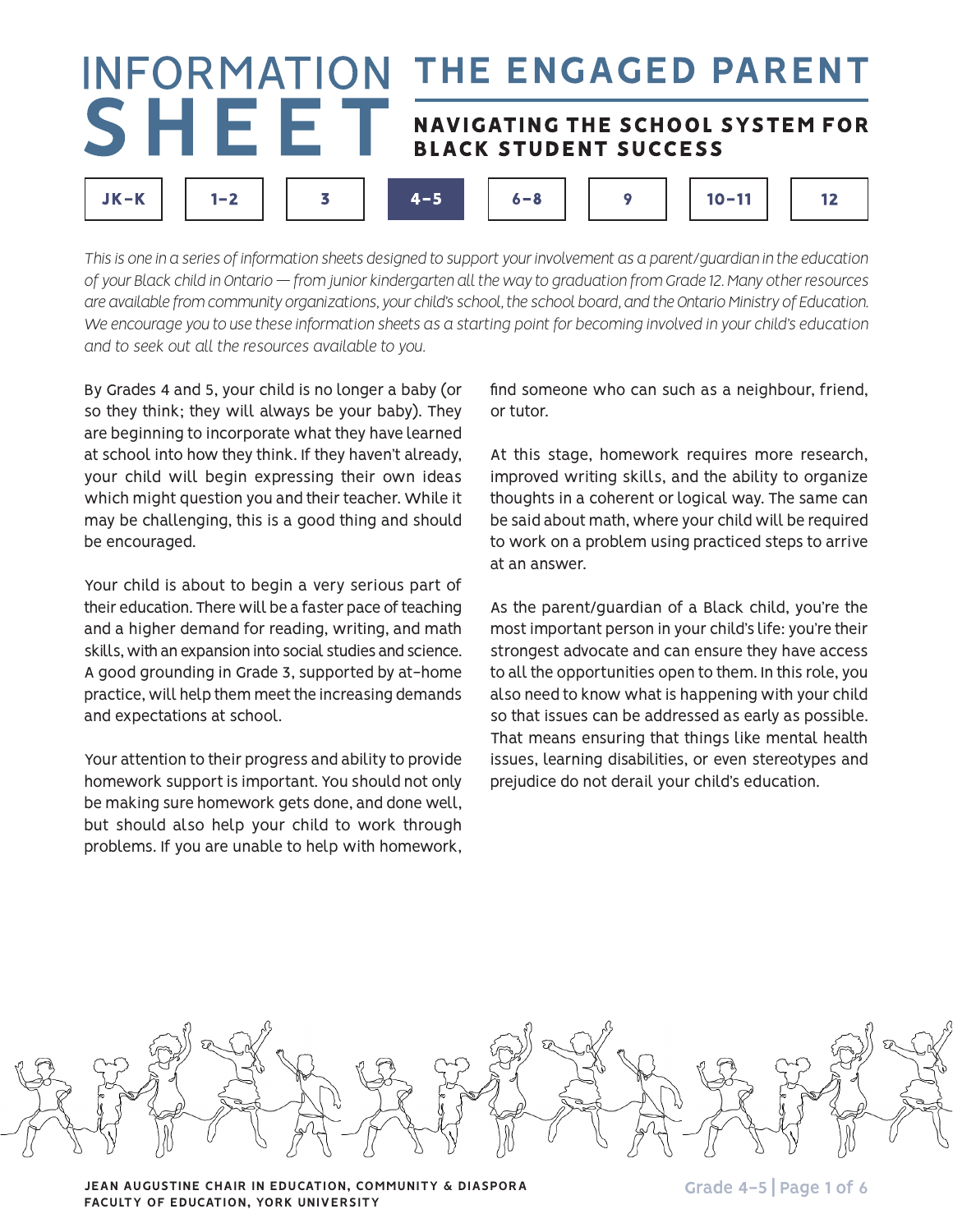All parents need to be involved in their children's education until they graduate from high school. You are your child's first teacher and will continue to be for the rest of their lives. Your interest and engagement in your child's schooling directly impacts the education they receive and their success.

Because anti-Black racism is prevalent in Canadian society, including within Ontario's education system, it is even more crucial that parents and guardians of Black children be involved in their children's education. Parents and guardians of Black children in Canada need to understand that their children will face challenges that have nothing to do with their abilities. Many studies show that Black students experience racism and unequal treatment throughout their schooling, which affects their success in school and their well-being.<sup>1</sup>

You may also receive a Student Census from your school to complete. This survey asks questions about each student's background, including race and ethnicity. It is important to complete the Student Census as it allows the school board to know how Black students as a group are doing in relation to other students, and implement strategies to address any gaps. You can also ask for the results of the Student Census and participate in any strategies to address the identified issues.

## **THINGS TO DO AT HOME**

While many of these activities might seem straightforward, they may not always be easy depending on your circumstances. If you need help, community agencies or social services in your neighbourhood could give you support. Seek out these services so that you can do your best at the most important role you have: that of being a parent.

Talk to your child. Talk to them about school, their friends, and their interests. This helps you support and encourage their interests and curiosity at home. You can also help your child practice their communication skills by talking to them about what is happening in their school, the community, and in society.

- Maintain good study habits. At this stage, it is important that your child has the space at home to complete homework. If possible, create a dedicated space at home for studying. If you don't have the space, help your child find somewhere quiet at the local library for studying and completing homework.
- **Support a love for reading.** Make sure your child continues reading. It's the best way to develop their vocabulary and deepen their understanding of the world. Studies show that it is better for children to read physical books than read the same material on a tablet or computer. Take your child to the library and help them find books with stories that capture their interest and feature characters that look like them. This will help foster a love of reading while also developing important reading skills. Encourage your child to read or keep in touch with the news (though you will want to monitor where they get their information and how much news they consume). It helps them to think critically about how government works, the role of elected officials, world affairs, and other issues.
- **Keep a routine.** A regular bedtime and at least 8 hours of sleep will help your child feel well rested and ready to learn when they get to school in the morning.
- Ensure your child is ready for school each day. Ensure that your child is in school every day and on time. Regular attendance in these early years sends the message to your child that education is important. It also helps support their ongoing learning by ensuring they don't miss a lot of time in class.
- **Engage your child in cultural events and Black history.** Because schools often don't teach Black history, you need to supplement your child's education with books about Black history and events that promote Black history, culture, and achievements. Knowledge of their cultural and racial heritage helps your child to develop a positive self-image, which will benefit them for life.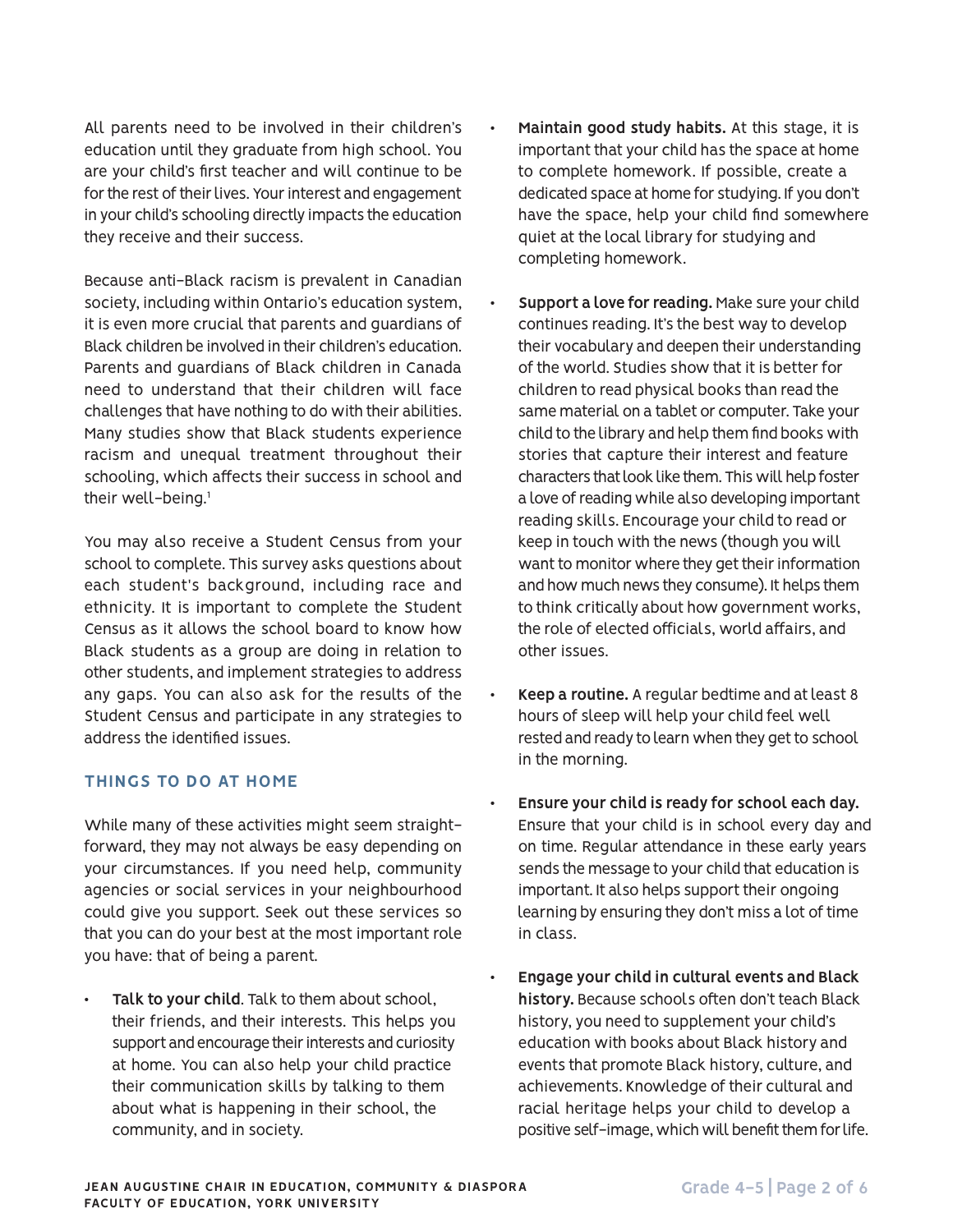- Set high expectations and celebrate successes. Your child will learn a lot in these early years. Set high expectations for your child so that they in turn have high expectations of themselves. You can also encourage their love of school and love of learning by celebrating their accomplishments.
- **Monitor screen time.** Parents need to monitor the amount of time their children spend on cell phones, iPads, computers, and in front of the TV. You can do this by setting specific times when your child can play on their iPad or watch TV. Talk to your child about balance, and monitor what they are watching and who they are talking to when online. You should also monitor how much time you spend on your cell phone while you're with your child.
- **Encourage their interests.** Encourage your child's interests and create opportunities that will stimulate these interests. You can find books at the library and buy gifts for them that are related to these interests.
- Develop the habit of talking to your child about **their daily activities and experiences.** During these conversations, you will discover what they are learning and how well they are doing in school. You will also hear about any unpleasant experiences or difficulties they may be having, which you might then need to discuss with the teacher. These conversations are also an opportunity to find out whether the teacher is including content with Black characters or that covers Black history.

### Ask:

- o *Who are the characters in these stories and what are the stories about?*
- o *Do the characters include persons of African descent (Black people)?*
- o *How are they portrayed—as good guys or bad guys?*
- o *How about other people of colour?*
- o *When they talk about places in the world, how are Africans or people from the Caribbean portrayed?*
- No doubt as your child ages it might be more difficult to get details about how their school day went, but keep trying. These conversations are important to understand how your child is feeling about school and whether they are having any challenges with other students or with the teacher. This will alert you to issues while they are small. Early action can prevent problems from getting worse.

# **WHAT TO DO DURING THE SCHOOL YEAR**

- Many schools now have their own websites. Check it for bulletins and additional information throughout the school year.
- Read through any documents provided by the school or school board. This information will explain what is expected of your child at this level, as well as important procedures, rules, and practices. Review this information with your child so that they understand what is expected of them.
- It may be useful to get to know a neighbour whose child attends the same school and is possibly in the same class. You could share duties such as pick-ups or drop-offs and visits to special events.
- Get to know the teachers, the principal, the office secretary, and the other key personnel at the school. This helps them know that your child has an engaged and caring parent behind them. If school staff know you, they are more likely to call you when an issue arises.
- Watch for signs that suggest a lack of attention to your child in class. How does the teacher engage with your child in class? How often does the teacher complain about your child's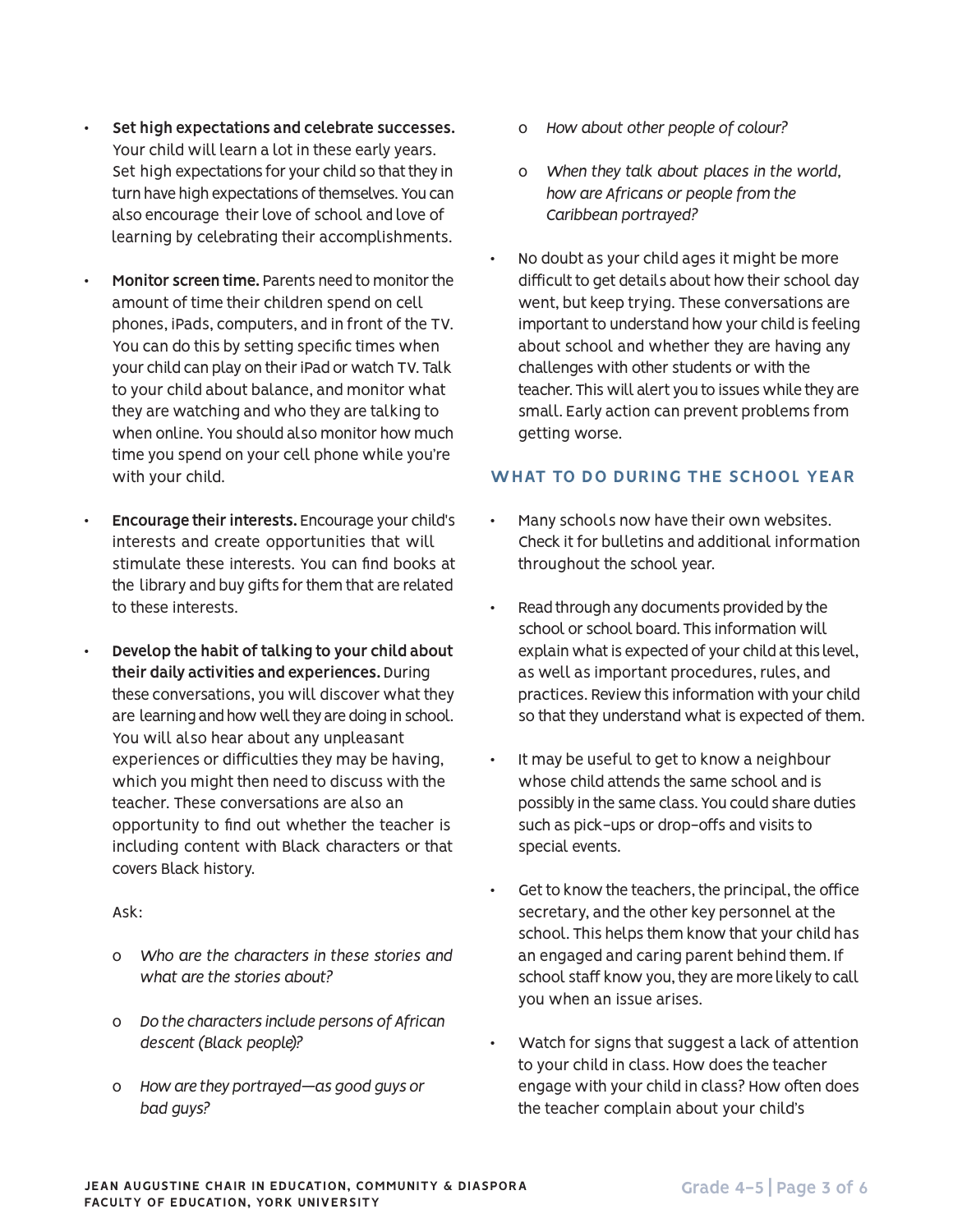behaviour? What does your child have to say about what is happening in the classroom?

- If your child is disruptive at school because of a learning disability or behavioural issue, it can act as a reason for teachers to begin sidelining your child. Ask the teacher about the resources they have used to help your child. Speak with the principal, superintendent, or trustee if you don't think your child is getting the supports needed. There may be resources within the school board or services within the community that you can access. Monitor the relationship between your child and the teacher as closely as you can.
- You might need to supplement what your child is learning about Black people by taking them to cultural or Black history events or exploring African history through visits to museums or the library. You may also need to raise this issue with the teacher. Be sure to bring it up in a non-confrontational way. Instead, ask questions about what your child is learning, and talk to the teacher about the importance for your child's education of including Black Canadian and African history and content.
- Check in with the teacher throughout the school year. Don't wait for a problem to arise. Instead, develop a relationship with the teacher so that they come to you first if there is a problem. Regular check-ins with the teacher can also help to identify behavioural or other issues early on.
- Your child may begin to have a group of friends that they spend a lot of time with. Be sure to get to know these friends. You can also support their interest in particular subjects or help them develop good study habits by taking your child and their friends on trips or gathering them at your house to work on homework or projects together.
- Volunteer whenever you can for extracurricular activities—field trips, helping with school outings, or fundraising efforts. You want your child's teacher to see that you are an involved parent.
- Most importantly, attend parent-teacher meetings. These are specific appointments provided for you as a parent to discuss any concerns and receive updates about how your child is doing in school.
- School performances that your child is involved in (e.g., concerts, basketball or other competitive games) are all important activities that you should be aware of and try to attend. Participating in these activities are important to your child's development, but don't let them get in the way of their academic studies. Many students have hopes of playing in the NBA and may replace studying with basketball practice. But keep in mind that your child has a better chance of becoming a doctor than playing basketball professionally.
- If your child is exceptionally bright, ask that they be tested for giftedness. If your child is gifted, it is important for this to be identified so that their unique needs and talents can be nurtured.

# **WHAT TO DO AT THE END OF THE SCHOOL YEAR**

• The Ontario education system requires that a record—Ontario Student Record (OSR)—of your child's educational progress is maintained. The parents of any child under 18 have access to the OSR and all the information in it. You should review it at the end of each year and ask that any unnecessary or negative comments about your child be removed.

## **THINGS TO WATCH FOR IN YOUR CHILD**

### **LEARNING DIFFICULTIES**

This is a critical time in your child's education. Speak with the teacher to ensure your child is progressing well. If your child is not reading or writing at grade level, now is the time to get them extra support. If you have the funds, hire a private tutor. Community agencies also offer tutoring programs to help Black students. High school and university students also serve as tutors and mentors.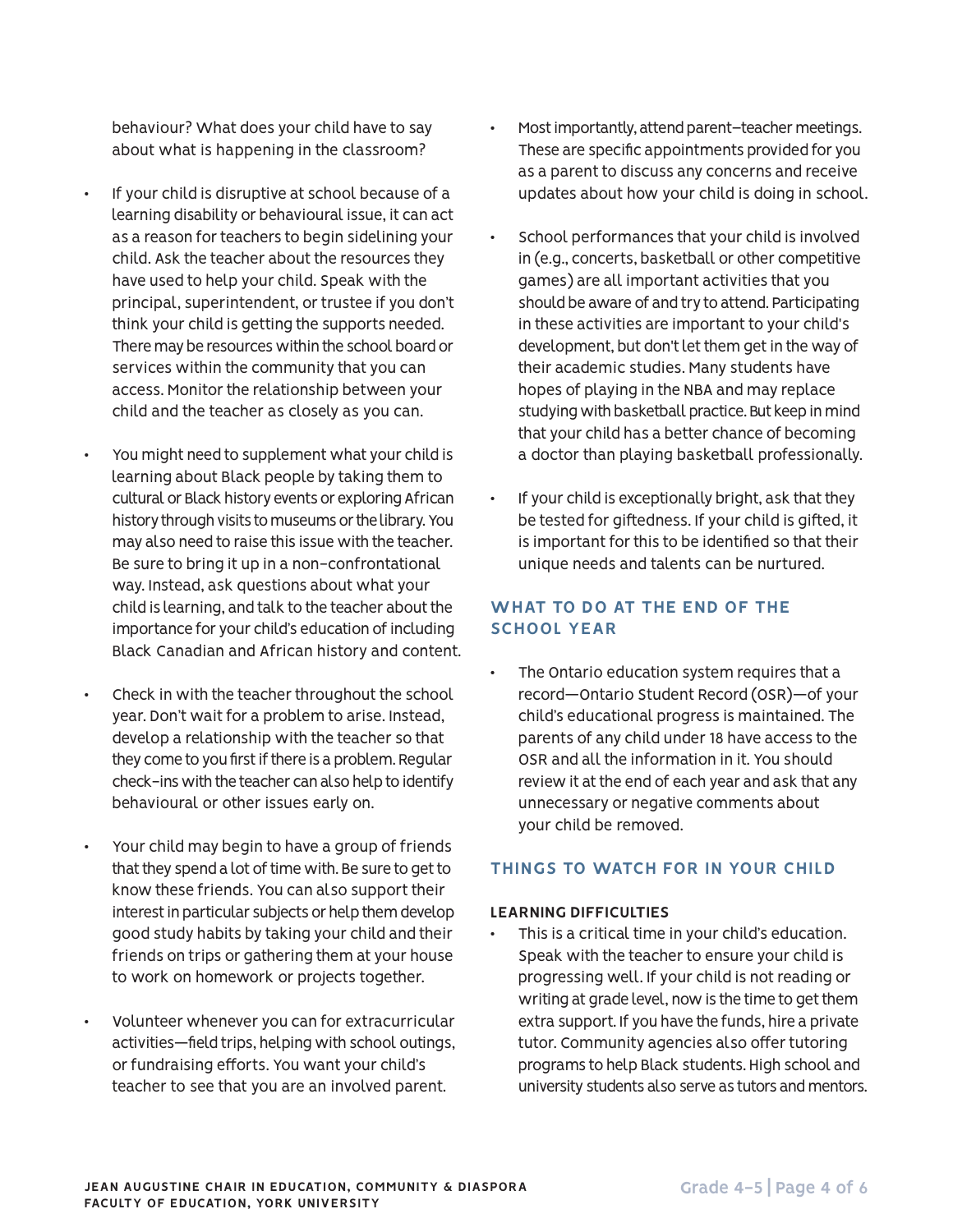You should also watch for anxiety when your child has a major test coming up. If they are experiencing test anxiety, seek out support for your child.

#### **BEHAVIOURAL ISSUES**

- Keep an eye out for any unusual behaviour in your child. Incomplete homework, lateness for school or classes, and distractions in class could be symptoms of more serious issues that demand attention before they seriously affects your child's education and well-being.
- If there are serious behavioural issues, the teacher will likely alert you. Because you have developed a relationship with the teacher, they might notify you early of any emerging issues affecting your child, before they become more serious.
- In some cases, behavioural problems could arise from underlying issues that may need to be addressed, such as poor vision, hearing issues, lack of sleep, etc.
- Watch for boredom or signs that your child is becoming disengaged from school. Boredom could be a sign that your child is not being challenged enough. A discussion with your child could help identify the problem. Conversations with the teacher could give you more information about your child's lack of interest. Work with your child and their teacher to develop strategies to improve your child's interest in school.
- Keep in mind that there could be differences in what you see as a parent and what their teacher sees. In some cases, your child may behave differently at school. But the teacher might be seeing your child through a biased lens and interpreting their behaviours differently because of racial or cultural differences.<sup>2</sup> Stay continuously engaged with your child's education to make sure you can recognize whether and when this is happening.
- Research shows that Black children tend to be suspended for behaviours for which other children are not.3 In addition, schools continue to suspend young children even though the evidence indicates that suspending young children is not an effective way to change behaviours.
- A suspension could also damage your child's self-esteem and reduces their changes of graduating from high school.4 Schools use suspensions when children struggle with managing their emotions, have developmental delays, or have mental health issues. If the principal wants to suspend your child, ask them to find an alternative way to deal with the problem. You can also challenge the suspension by discussing it with the superintendent or a trustee.
- You may want to hire a lawyer to fight a suspension or expulsion.

## **THINGS TO WATCH FOR FROM THE TEACHER**

- Watch for any suggestion that the teacher doesn't have high expectations of your child, and any suggestion that the teacher is afraid of your child. This might indicate that the teacher is seeing your child through a biased lens rather than as an individual. Comments about how your child dresses and their mannerisms are some areas that could reveal the teacher's biases. If the teacher expresses surprise that your child can do what other children are capable of, it might be a sign that they have low expectations of your child.
- Teachers may sometimes provide information that they believe you want to hear—not incorrect information, just all the positives. Other teachers may be overly negative and not share the positives about your child. Building a relationship with the teacher and talking to them often will allow you to find out what your teacher thinks about your child and question any information that appears to be too one-sided.